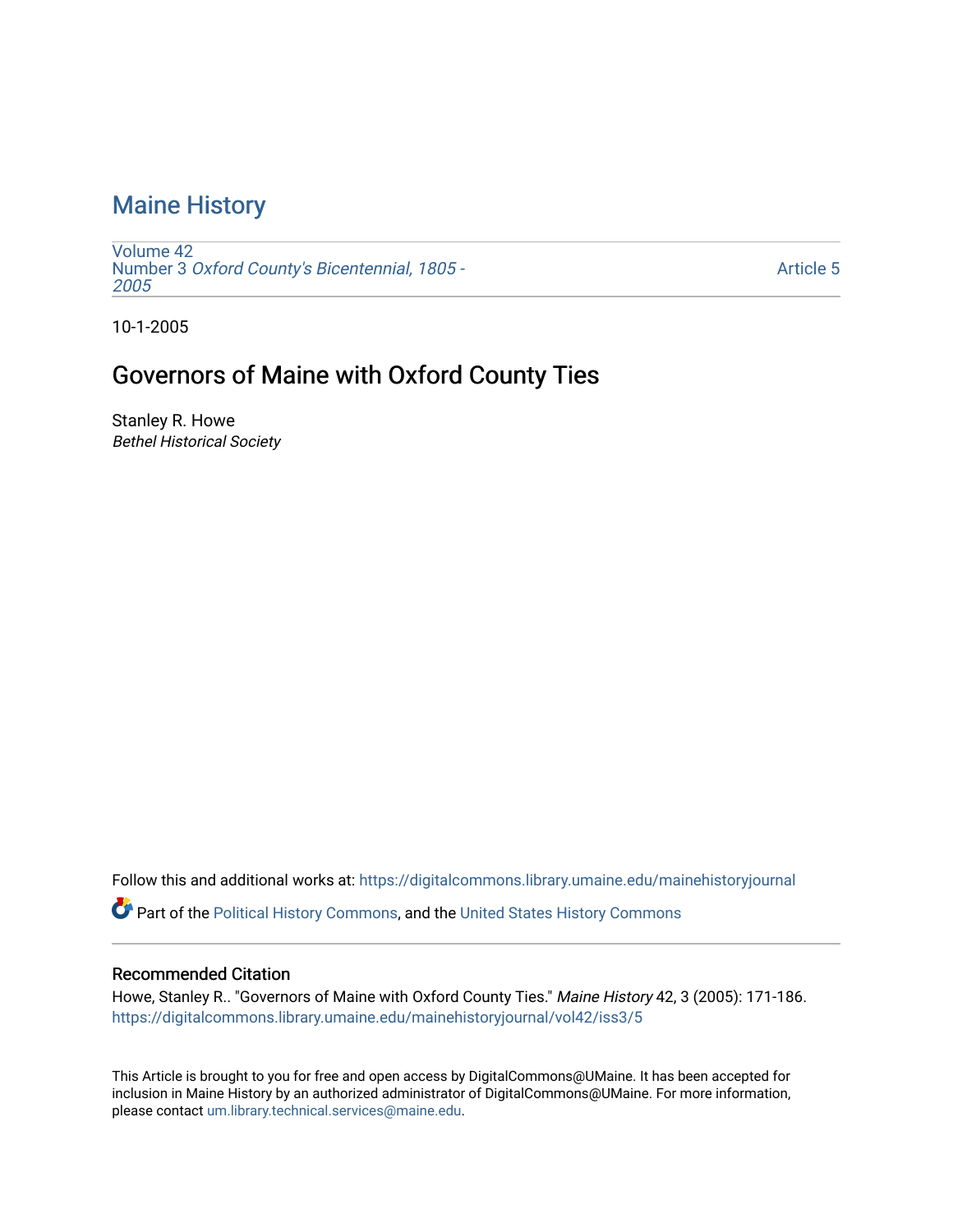# **GOVERNORS OF MAINE WITH OXFORD COUNTY TIES**

#### BY STANLEY R. HOWE

*Seven of Maine's seventy-two governors or acting governors were either born in what is today Oxford County or served from that county which was incorporated on March* 4, *1805, two hundred years ago this year. Five of these seven left a lasting legacy as chief ex*ecutives of the state. Hannibal Hamlin, who served briefly as gover*nor, made important contributions by holding other offices*, *and Sebastian Streeter Marble ably filled out his predecessor s term, but is nearly forgotten today. Below they are described in the order of their* service. Dr. Howe received his Ph.d. from the University of Maine in 1977. He is the executive director of the Bethel Historical Society and *writes extensively on regional and local history.*

> **ALBION KEITH PARRIS** January 5, 1822 to January 4, 1827

Albion Keith Parris was born in Hebron in the District of Maine on January 19, 1788, the son of Samuel and Sarah (Pratt) Parris. Samuel was a Federalist Oxford County judge. As an only child, Parris was raised on his father's farm and educated in local schools before his admission to Dartmouth College in 1803. Graduating from Dartmouth in 1806, he transferred to New Gloucester to become a lawyer under the tutelage of Ezekiel Whitman, who later became a Federalist judge in Portland. Parris followed Whitman there and was admitted to the Cumberland County Bar in 1809. The following year, he married Sarah Whitman, who became the mother of five children. In 1811, he moved back to his native Oxford County, settling in the town of Paris to become county attorney. During the War of 1812 he abandoned the Federalist party to become a Republican. In 1813, he became a state representative in the Massachusetts General Court, and in 1814 he was selected to serve in the State Senate representing Oxford and Somerset counties. The following November he won a seat in the US House of Representatives. With the British invasion of Maine in 1814, Parris became a strong advocate for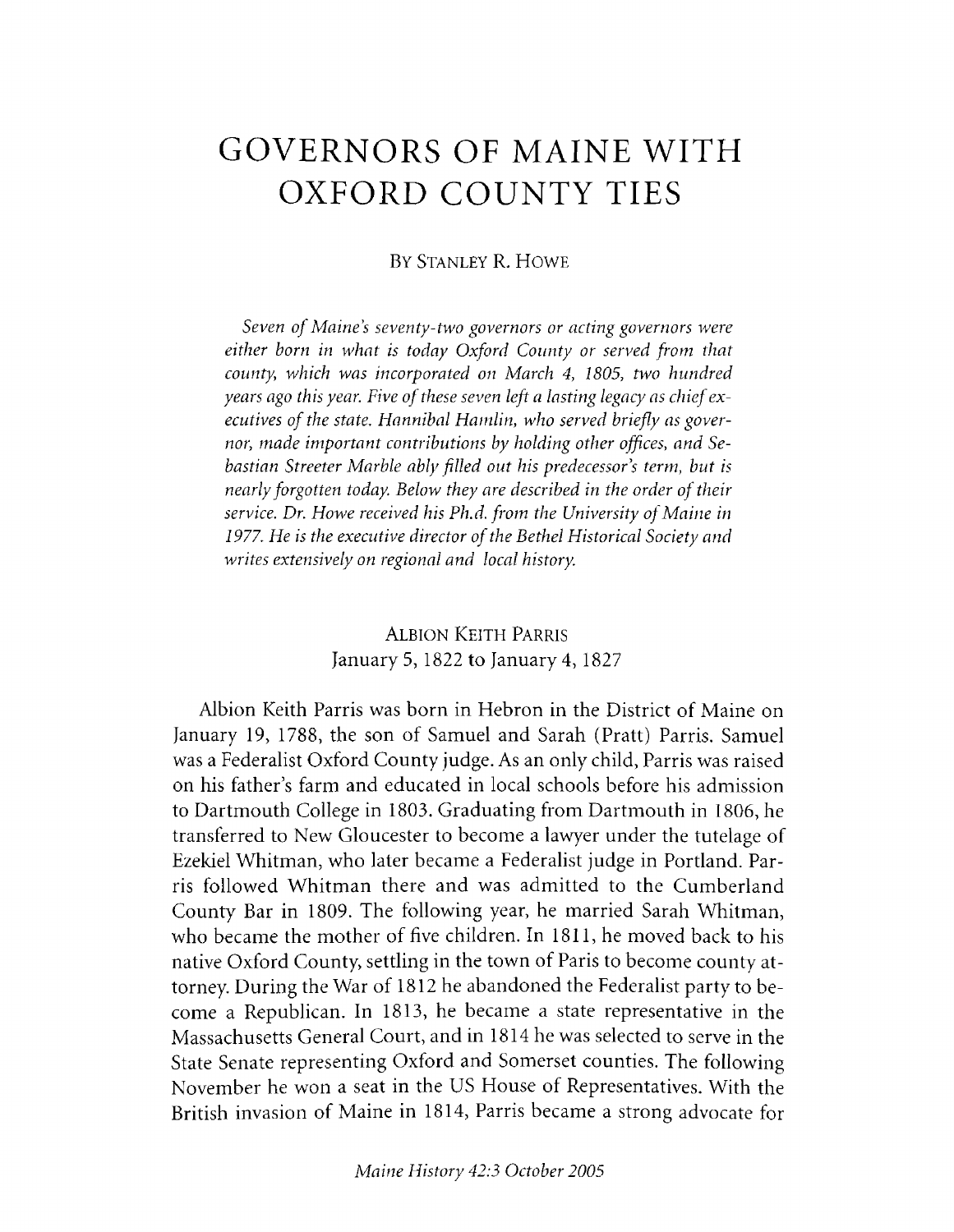

ALBION KEITH PARRIS Courtesy Maine Historic Preservation Commission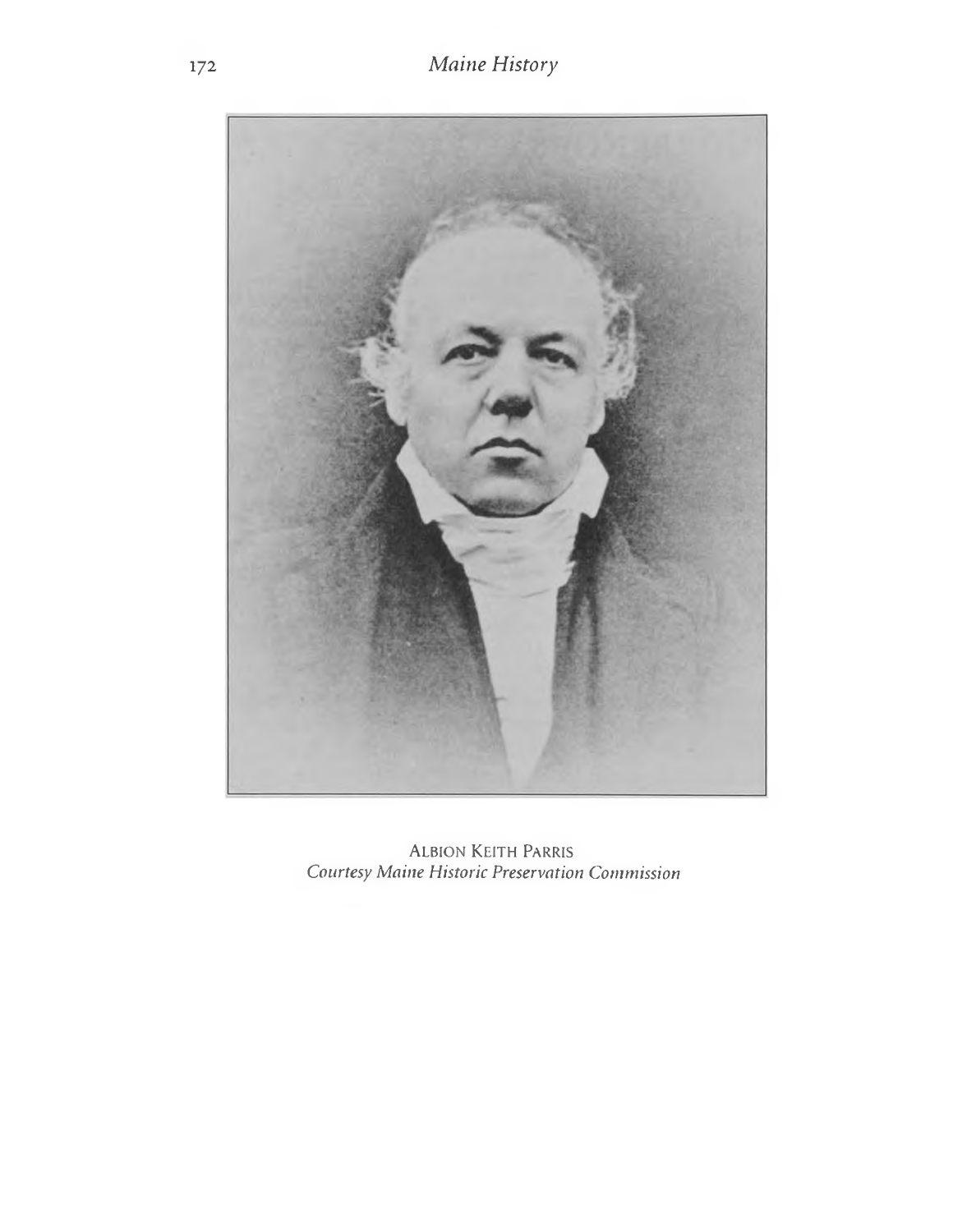Maine statehood. After his service in the US House, Parris became, in 1818, a US district judge for the District of Maine, serving until 1820. He was active in the movement to separate Maine from Massachusetts, attending the State Constitutional Convention in 1819, serving as convention treasurer, and assuming a major role in drafting the state's new constitution. William King, Maine's first governor, appointed him Cumberland County Judge of Probate, where he served until 1821, when he ran for governor. One of his major focuses as governor was the emerging northeastern boundary dispute, where he labored tirelessly to support Maine's claim to the region. He refused to accept another term as governor and was selected by the Maine Legislature to serve the final year of John Holmes's term in the US Senate. Following his Senate experience, Parris became an associate justice of the Maine Supreme Court. He served there until 1836, when he became second controller of the US Treasury. He retired from that position in 1849, returning to practicing law in Portland, and in 1852, he was elected mayor of the city by opposing the Maine Liquor Law. Two years later, he ran unsuccessfully for governor as a Democrat. This defeat marked the end of his long political career. A Freemason, he also served as the first president of the Maine Historical Society (1822-1823) and laid the cornerstone for Portland's High Street Congregationalist Church in 1831. He died in Portland on February 11, 1857, and is buried in Portland's Western Cemetery. His was Maine's first multi-term governor, and he left a strong imprint on his native state. Better known for his hard work than his brilliance, he was a practical and highly regarded politician in his day and rendered solid service in many capacities at various levels of government.

Sources: *Biographical Directory of the American Congress 1774-1961* (Washington, DC: Government Printing Office, 1961) p. 1427; Ronald F. Banks, *M aine Becom es* A *State: The M ovem ent to Separate M aine from M assachusetts* (Middletown, Connecticut: Wesleyan University Press, 1970), pp. 69-70; Dumas Malone, editor, *Dictionary of American Biography* (New York: Charles Scribner's Sons), 14, p 254; *Eastern Argus*, February 12, 1857; John A. Garraty and Mark C. Carnes, editors, American *N ational Biography* (New York: Oxford University Press, 1999), 17, pp. 64-65; William B. Lapham and Silas P. Maxim, *History of Paris, Maine* (Paris, Maine: the authors, 1884), pp. 242-243.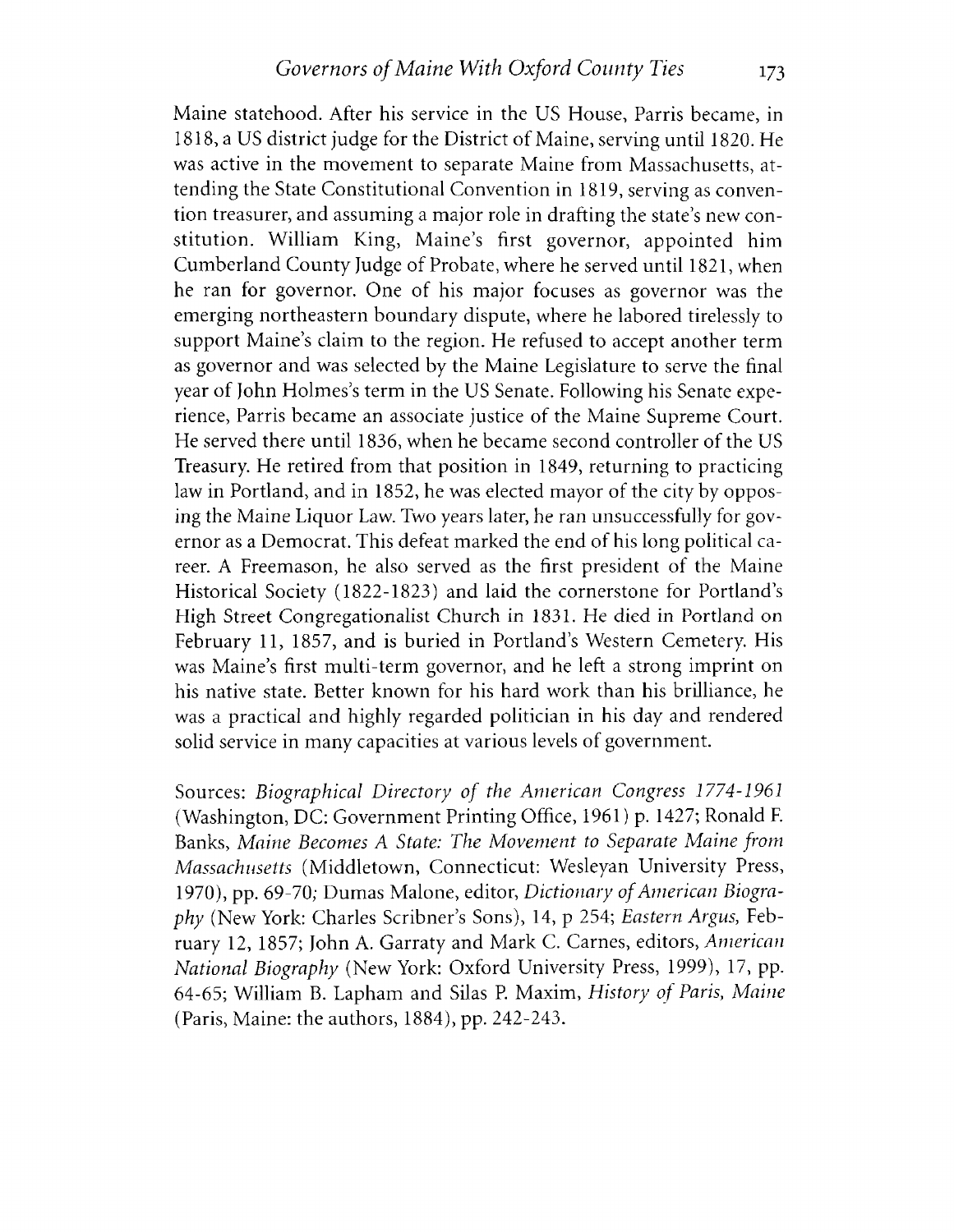#### ENOCH LINCOLN January 4, 1827 to October 8,1829

Enoch Lincoln was born in Worcester, Massachusetts, on December 28,1788, the son of Martha Waldo and Bay State Governor Levi Lincoln. After briefly attending Harvard College, he studied law in Worcester and was admitted to the bar in 1811. He began his practice in Salem, but the following year relocated to Fryeburg in the District of Maine. Here he found new interests and his literary pursuits led to a poem he titled "The Village," celebrating his new home. In Fryeburg, he became acquainted with several Native Americans, and he developed a deep, lifelong interest in their culture. In 1819, he moved to the shire town in Paris. Through his family's prominent Republican ties, he moved quickly into Maine political circles, serving as assistant US District Attorney for Maine from 1815 to 1818. He relocated in Washington, DC in 1818, succeeding Albion K. Parris in the US House of Representatives and serving there until 1826. His career as representative was considered unremarkable, but his stand against Maine statehood under the Missouri Compromise of 1820 gained him respect as a man of principle. He benefited from divisions within Republican ranks in 1826 and emerged as a compromise candidate for governor. He was elected and served until 1829 when he wearied of the political battles and moved to Scarborough. Conciliatory by nature, he was known for his friendly relations with most members of his fractious party. He retired from politics and spent his final years writing about Natives; two of his works were published after his death by the Maine Historical Society. A bachelor, he died in Augusta on October 8, 1829, at the young age of 41, and is buried in a mausoleum in the park across from the State Capitol. Probably his most significant legacy as governor was his strong defense of Maine's claim in the northeast boundary controversy and his warning to the federal government not to cede territory without Maine's approval.

Sources: *Biographical Directory of the American Congress 1774-1961* (Washington, DC: Government Printing Office, 1961), p. 1219; Francis M. Carroll, A Good and Wise Measure: The Search for the Canadian-*American Boundary, 1783-1842* (Toronto: University of Toronto Press, 2001), p. 154; Dumas Malone, editor, *Dictionary of American Biography* (New York: Charles Scribner's Sons, 1933), 11 , pp. 261-262; *Eastern Argus*, October 13, 1829; John A. Garraty and Mark C. Carnes, editors,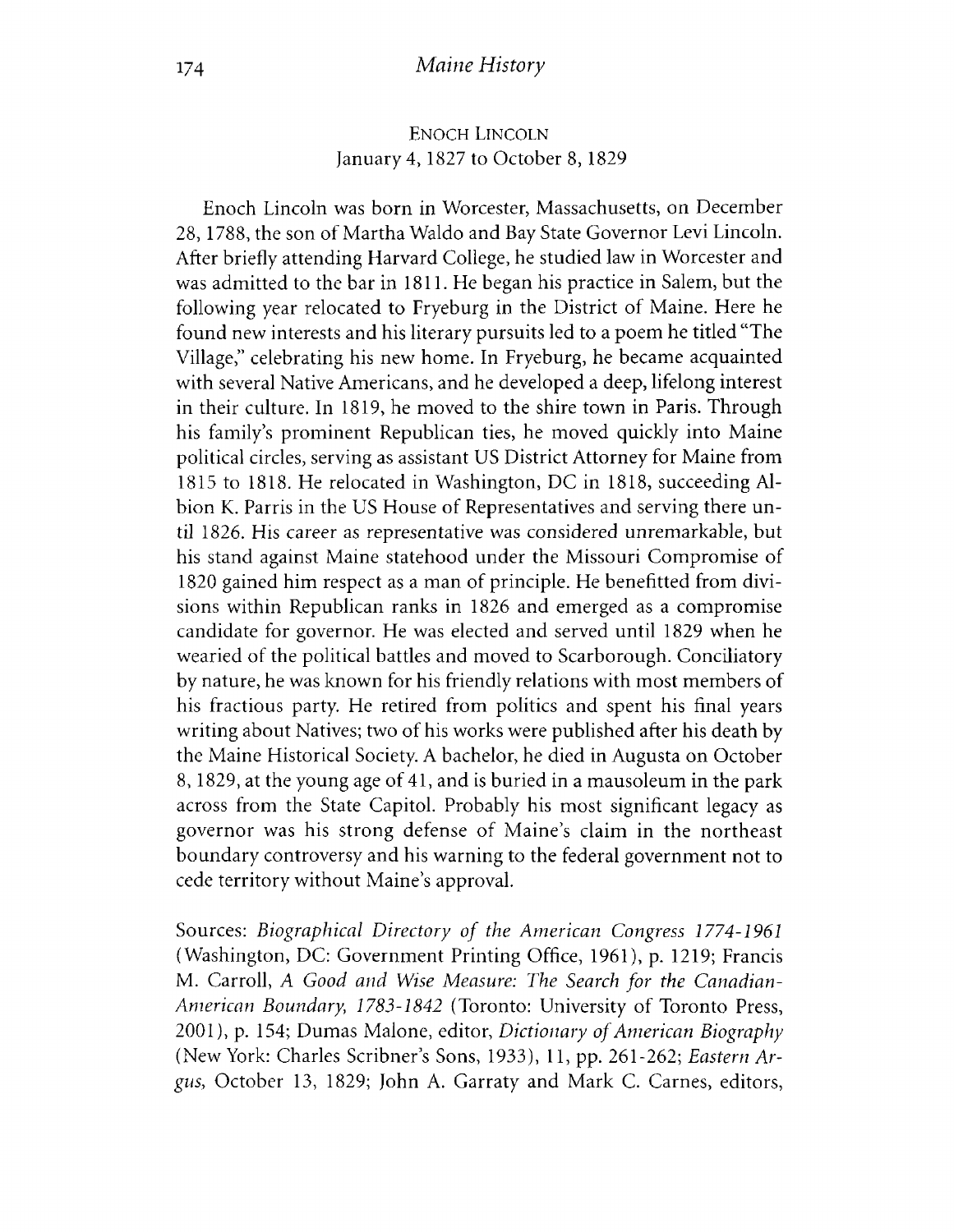American National Biography (New York: Oxford University Press, 1999), 13, pp. 674-675; William B. Lapham and Silas P. Maxim, History of Paris, Maine (Paris, Maine: the authors, 1884), pp. 243-244.



**ENOCH LINCOLN** Courtesy Maine Historic Preservation Commission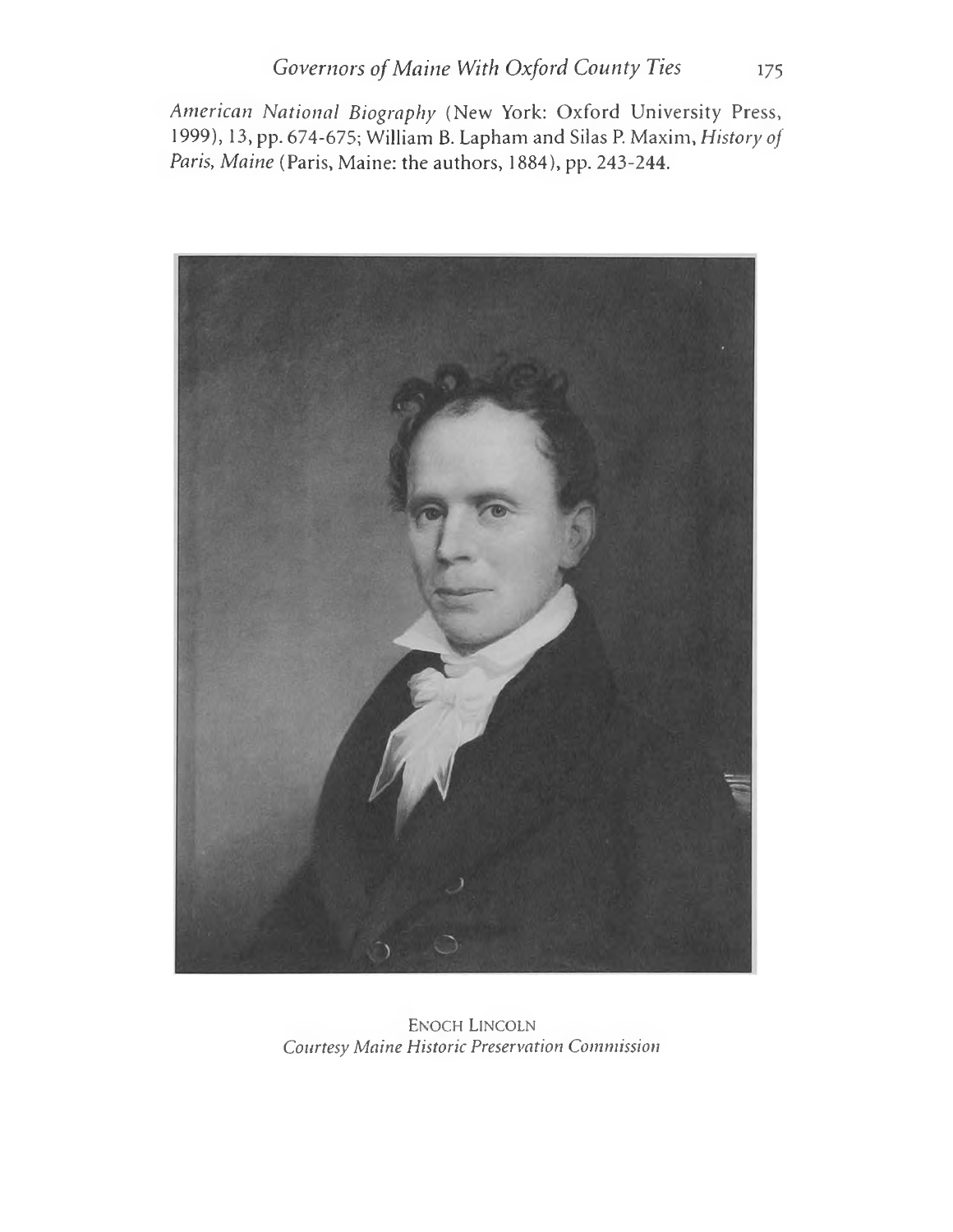#### 176 *Maine History*

#### John W. Dana January 3, 1844 (Acting Governor for a one-day term) and May 19, 1847 to May 13, 1850

John W. Dana was born in Fryeburg, June 11, 1808, the son of Judah and Elizabeth (Ripley) Dana. His mother was the daughter of a Dartmouth College professor and the granddaughter of Eleazor Wheelock, the college's founder and first president. His father was briefly a US Senator from Maine (1836-37). Dana attended local schools, graduating from Fryeburg Academy. He married Eliza Ann Osgood of Fryeburg, and they raised five children while Dana served in both houses of the Maine Legislature. In 1844 he was senate president. Known for his parliamentary prowess, he seldom took part in debate. In 1847 he was elected governor and re-elected in 1848 and 1849. After Dana's service as governor, President Franklin Pierce appointed him Minister to Bolivia. Despairing of the nation's future after the Civil War, he sold his property in Fryeburg and moved to Argentina to raise sheep. Serving as a nurse during a cholera epidemic shortly after he arrived, he contracted the disease and died in Buenos Aires on December 22, 1867. He was buried there, but several years later his remains were returned to Fryeburg and now repose in the village cemetery among his ancestors.

#### Sources:

John Stuart Barrows, *Fryeburg*, *Maine: An Historical Sketch* (Fryeburg, Maine: Pequaket Press, 1938), p. 217; Henry Chase, editor, *Representative Men of Maine* (Portland, Maine: Lakeside Press, 1893), p. xxvii; *Rockland Gazette, March 6, 1868.*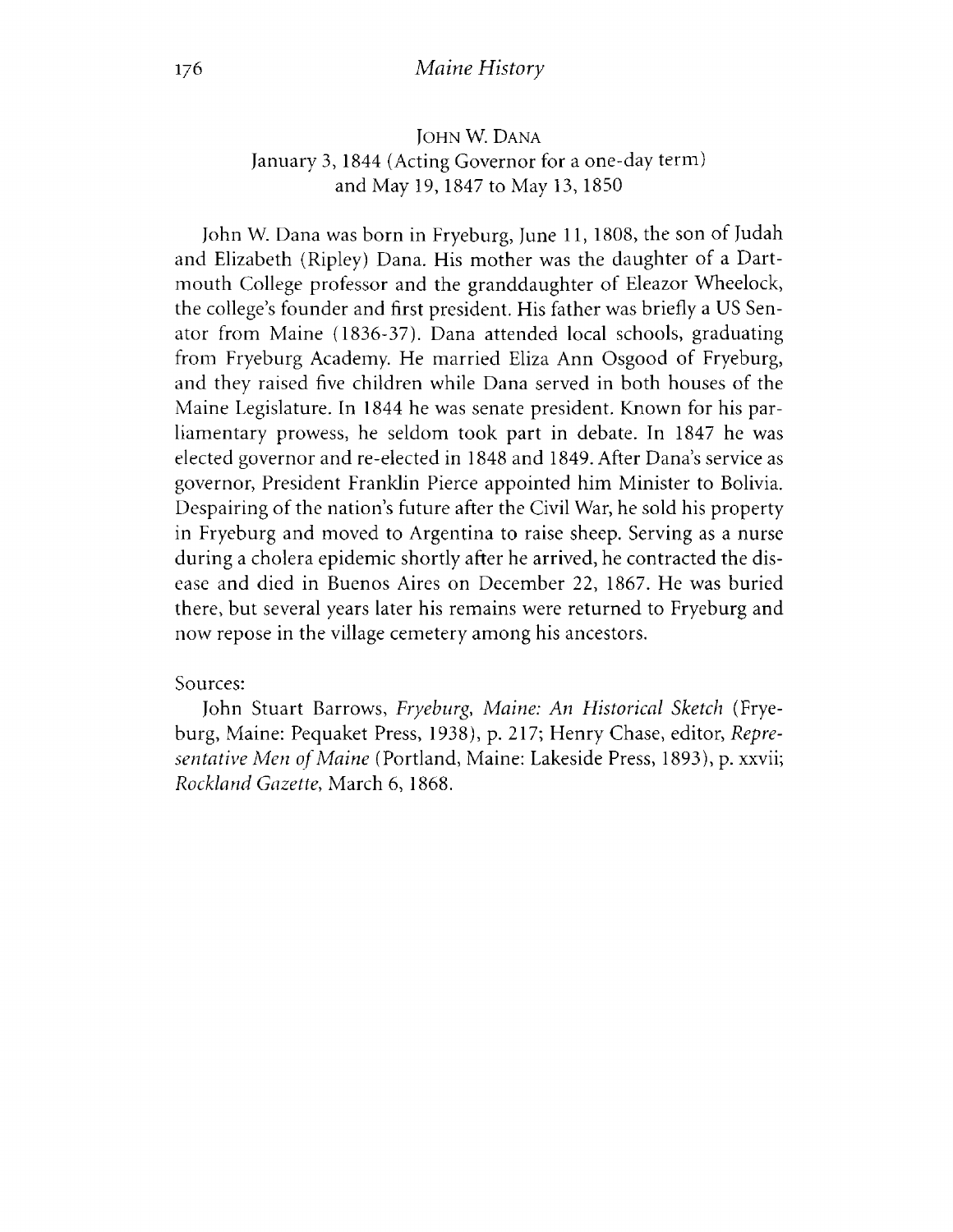![](_page_7_Picture_1.jpeg)

JOHN W. DANA Courtesy Maine Historic Preservation Commission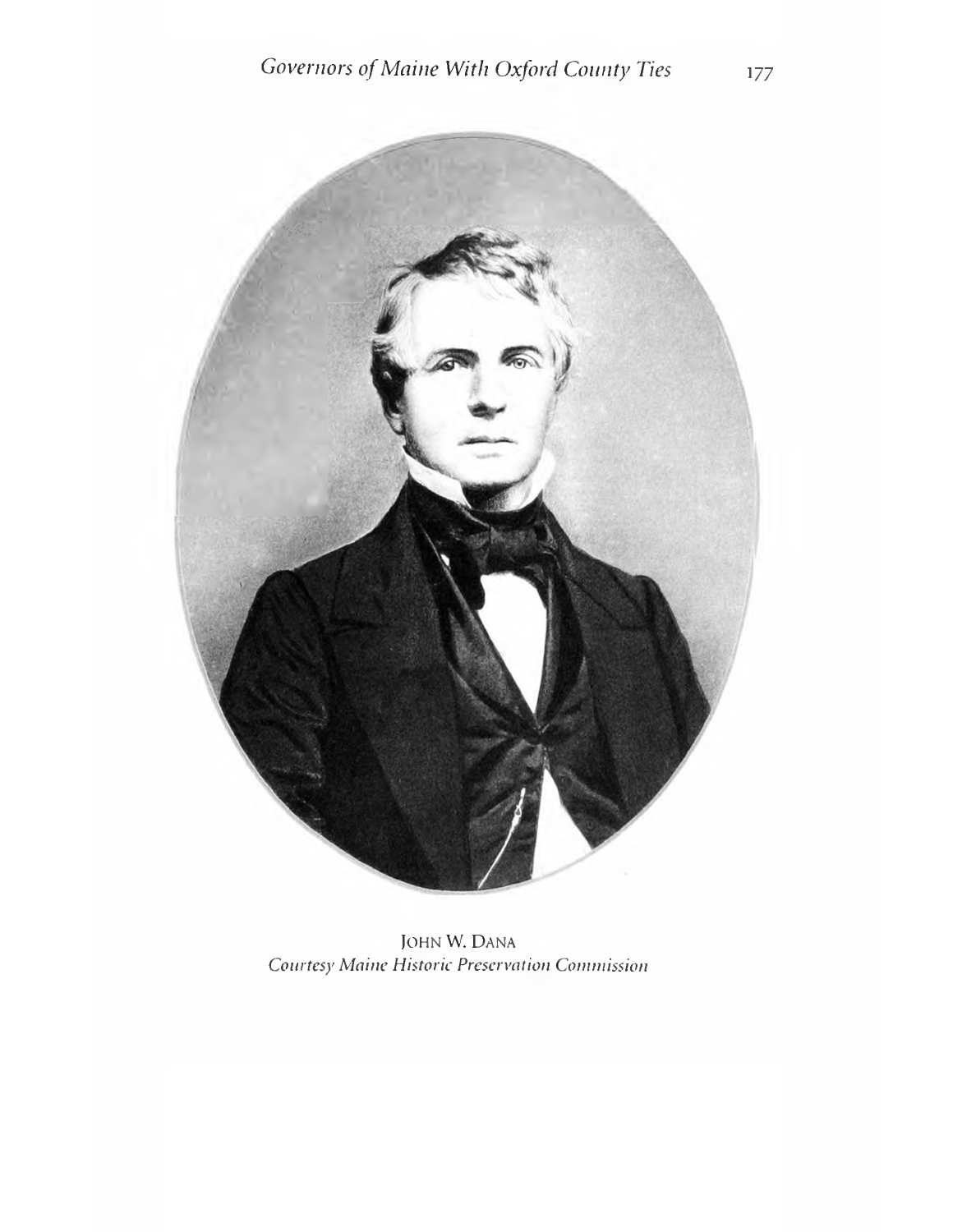## HANNIBAL HAMLIN January 8,1857 to February 26,1857

Hannibal Hamlin was born in Paris, Maine, August 27, 1809, the son of Cyrus and Anna (Livermore) Hamlin. He attended local schools and then Hebron Academy for the 1826-1827 academic year. He was employed as a clerk, a surveyor, and a schoolmaster before moving home to take over the family farm following his father's early death in 1829. In Paris he became interested in politics and became an owner of the local Democratic newspaper, *The Democrat*, for a brief period. Intent upon becoming a lawyer, he studied law and served in the law office of Samuel Fessenden of Portland. He gained admission to the Maine Bar in 1833 and the same year married Sarah Jane Emery, who became the mother of four of his children. They settled in Hampden where he opened a law office, and as a Jacksonian Democrat, he was elected to six one-year terms in the Maine House of Representatives (1836-1841 and 1847). He was speaker for three of those terms, opposing capital punishment and condemning slavery. In 1843 he was elected to the US House of Representatives, where he remained for two terms. During this time, he again established a record of opposition to the expansion of slavery. He lost a bid for a US Senate seat in 1846, but was successful two years later, com pleting the term of the late John Fairfield. His opposition to slavery alienated those in Maine who saw his views as a threat to national unity and to Maine's interest in the cotton trade. He was re-elected, but only by the narrowest of margins. Finding the Democratic party's positions increasingly difficult to square with antislavery, he bolted to the Republicans in 1856. He won the governorship handily that year, but served only a few weeks before he was sent back to the US Senate. His first wife died that year, and he married her half-sister Ellen Vesta Emery, with whom he had two sons. He continued his attacks on slavery but also supported a number of other projects, including the transcontinental railroad. Viewed erroneously as a Seward supporter, he was selected to join the Republican national ticket with Lincoln. Hamlin was elected vice president, but found the duties frustrating and unfulfilling. He expected renomination in 1864, but Lincoln selected Andrew Johnson in his stead. After the war, he became collector for the Port of Boston and again a US Senator from 1869-1881, where he served ably as chairman of the Senate Foreign Relations Committee. In 1881 he was appointed Minister to Spain, returning to the United States the following year. He died in Bangor on July 4, 1891. He was buried in Mount Hope Cemetery in that city.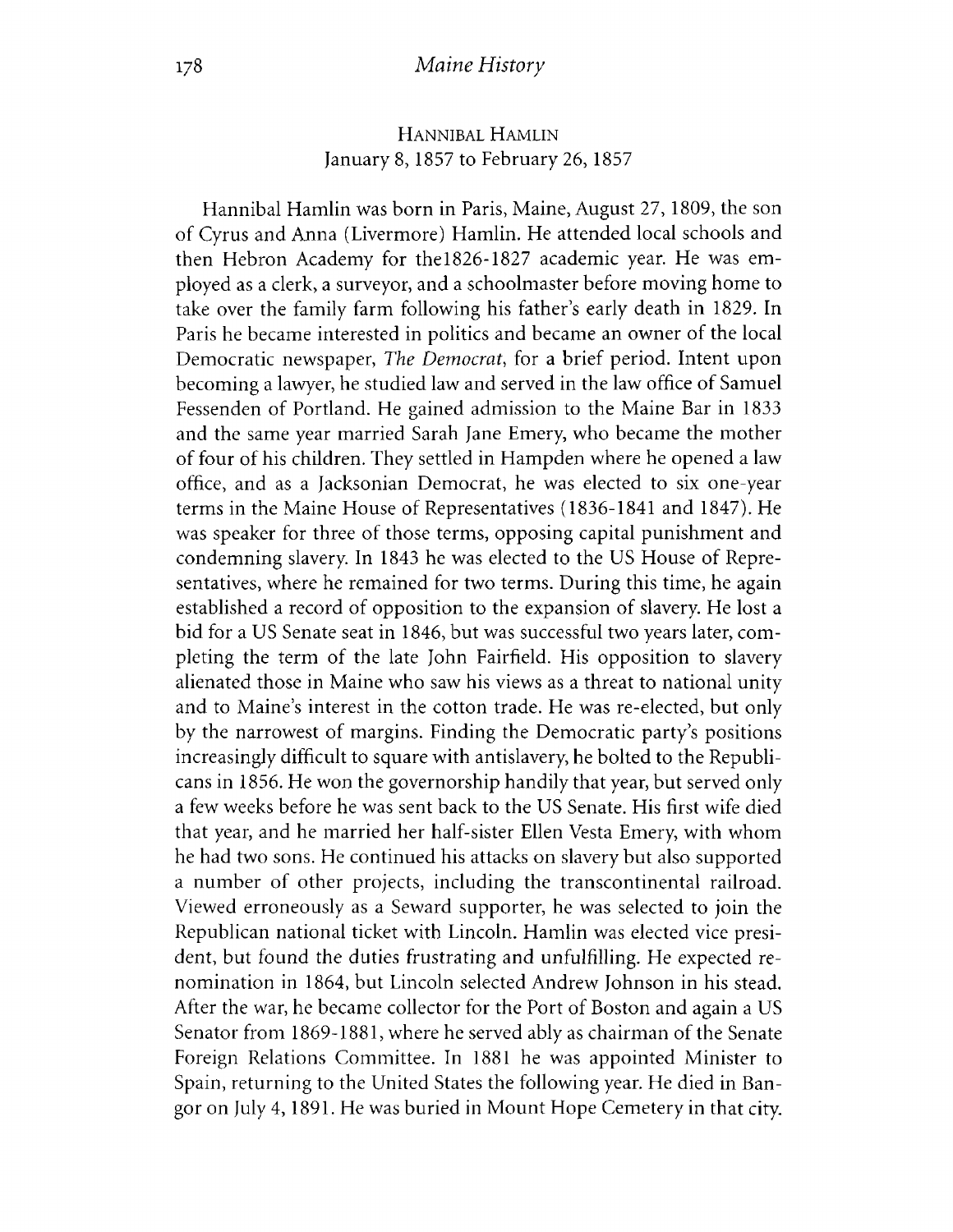Sources: *Biographical Directory of the American Congress, 1774-1961* (Washington, DC: Government Printing Office, 1961), p. 998; Dumas Malone, editor, *Dictionary of American Biography* (New York: Charles Scribner's Sons, 1932), 8, pp. 196-197; H. Draper Hunt, *Hannibal Hamlin of Maine: Lincoln's First Vice-President* (Syracuse, New York: Syracuse University Press, 1969); John A. Garraty and Mark C. Carnes, *American National Biography* (New York: Oxford University Press, 1999), 9, pp. 936-938; *Kennebec Journal*, July 6, 1891.

![](_page_9_Picture_2.jpeg)

Hannibal Hamlin *Courtesy Maine Historic Preservation Commission*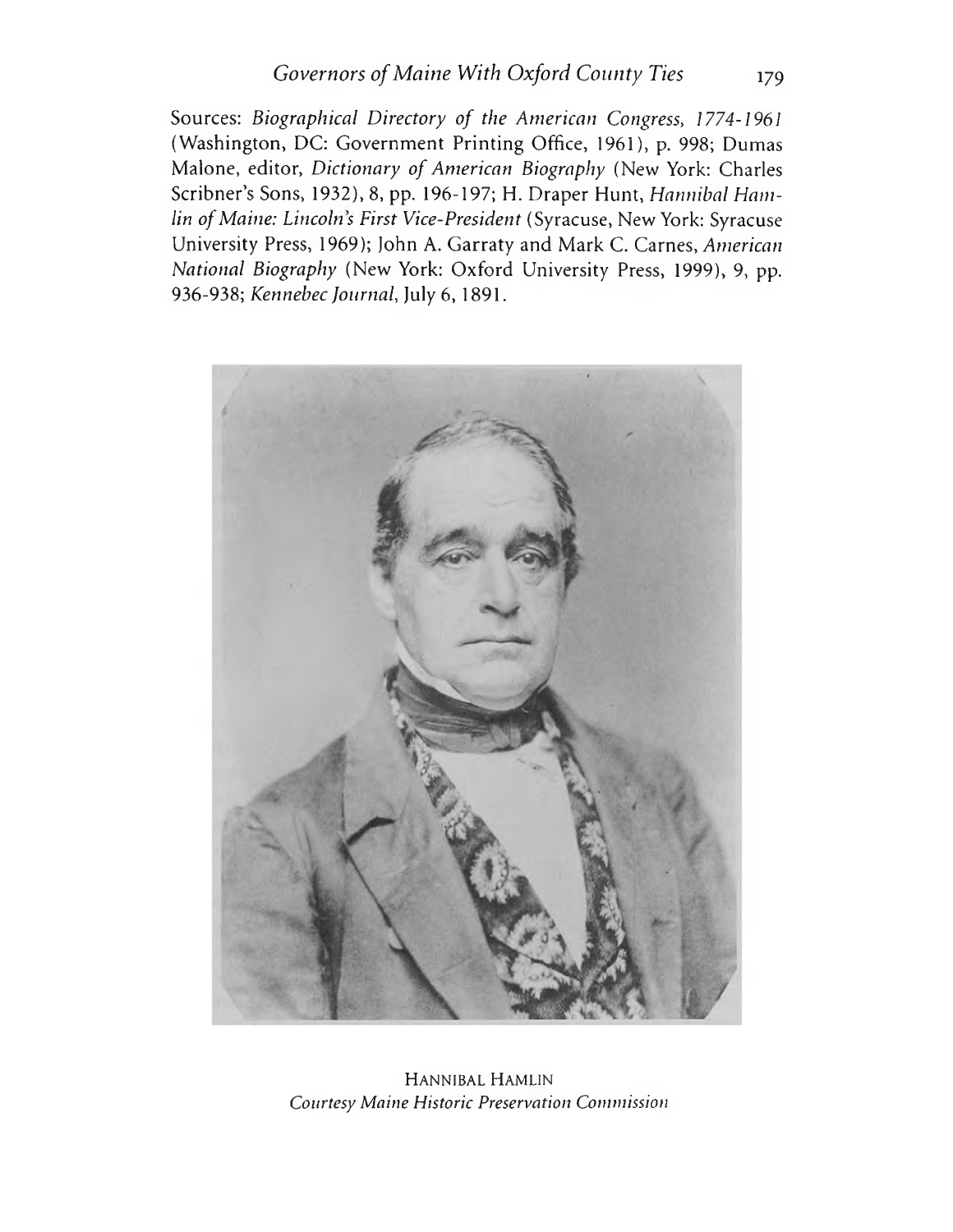#### SIDNEY PERHAM January 5, 1871, to January 7, 1874

Sidney Perham was born in Woodstock, Maine, March 31, 1819, the son of Joel and Sophronia (Bisbee) Perham. He attended the common schools of Woodstock and spent one term at Gould Academy in nearby Bethel. At age nineteen, he began teaching school during the winters and working on the family farm during the summers. He continued in this way for fifteen years, taking an active part in teacher institutes and educational conventions, and later became president of the Board of Trustees at Westbrook Seminary. At age twenty-one, he acquired his father's farm and was engaged in the duties of keeping from two hundred to five hundred sheep. As a member of the State Board of Agriculture, he was often called on to speak upon agricultural subjects. An avowed temperance advocate, he also frequently addressed groups throughout the state on behalf of the Sons of Temperance and the Good Templars. He was also active on behalf of the Universalist Church, serving on state and national boards, and at age twenty-two, he was elected to the Board of Selectmen for the Town of Woodstock. A Democrat until 1853, he then took an active part in the formation of the Republican party. In 1854, he was elected to the Maine House of Representatives and was promptly elected as speaker— the first so selected without previous legislative experience. In 1856 he was a presidential elector for John Fremont, and two years later he was elected Clerk of Courts for Oxford County. He was re-elected in 1861, resigned in 1863, and then took a seat in the US House of Representatives, where he took great interest in Civil War veterans and was a firm supporter of both Reconstruction and the impeachment of Andrew Johnson. In 1870 he was elected governor of Maine and re-elected twice. During his terms he advocated prison reform, an industrial school for girls, the establishment of free high schools, and biennial elections for the Maine Legislature. In 1877 he was appointed appraiser for the Port of Portland and served in that capacity for eight years before resigning. In 1891 he was appointed by President Harrison to a commission to select a dry dock for the waters of the Gulf of Mexico. During the last years of his life, he divided his time between Washington, DC and his summer home on Paris Hill. He died April 10, 1907, and is buried in Lakeside Cemetery, Woodstock, Maine.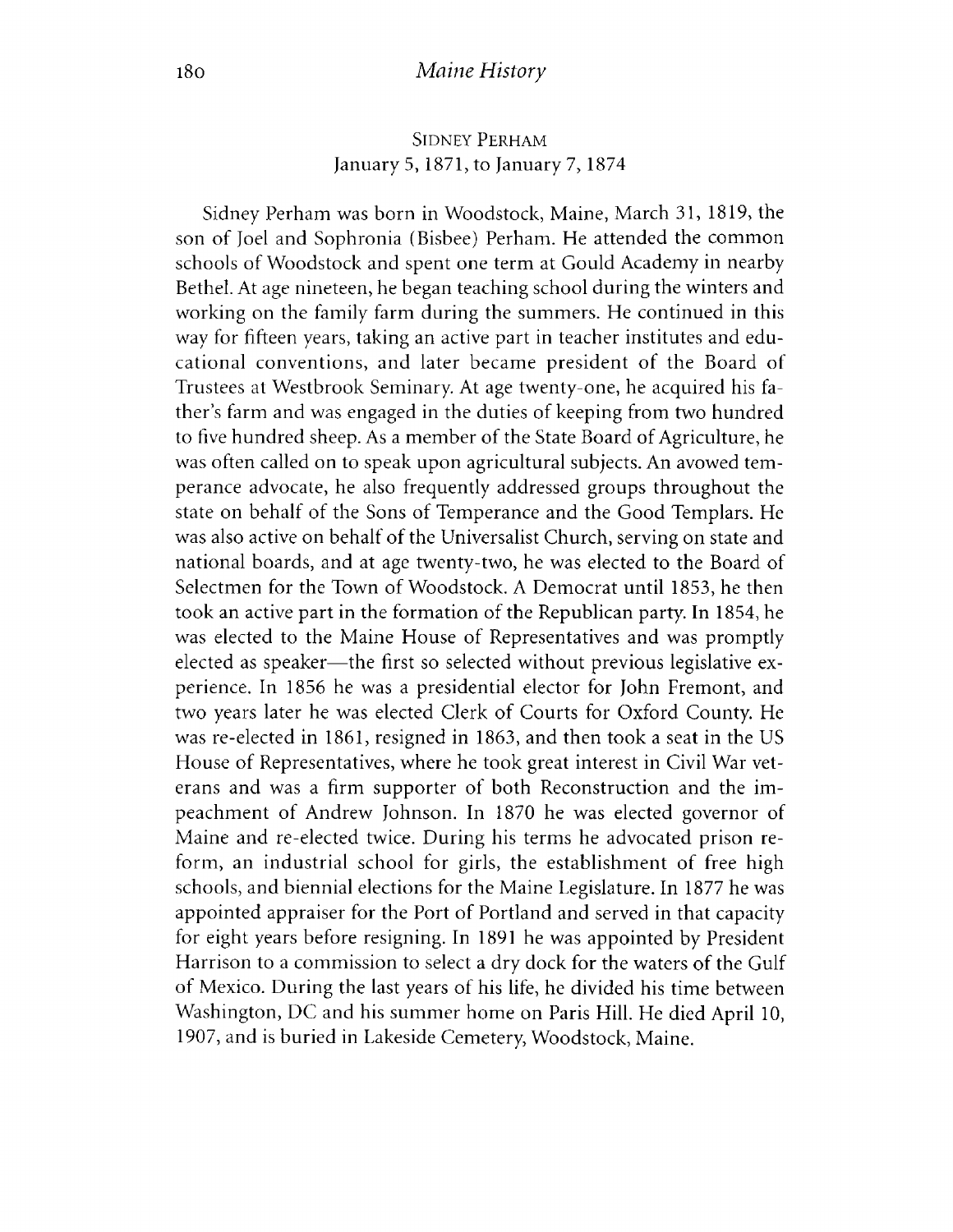Sources: *Biographical Directory of the American Congress, 1774-1961* (Washington, DC: Government Printing Office, 1961), p. 1444; *Representative Men of Maine* (Portland: Lakeside Press, 1893), p. 61; *Kennebec Journal*, April 12, 1907; William B. Lapham, *History of Woodstock*, *Me.* (Portland: Stephen Berry, 1882), pp. 163-166; William B. Lapham and Silas P. Maxim, *History of Paris, Maine* (Paris, Maine: the authors, 1884), pp. 486-87.

![](_page_11_Picture_2.jpeg)

Sidney Perham *Courtesy Maine Historic Preservation Commission*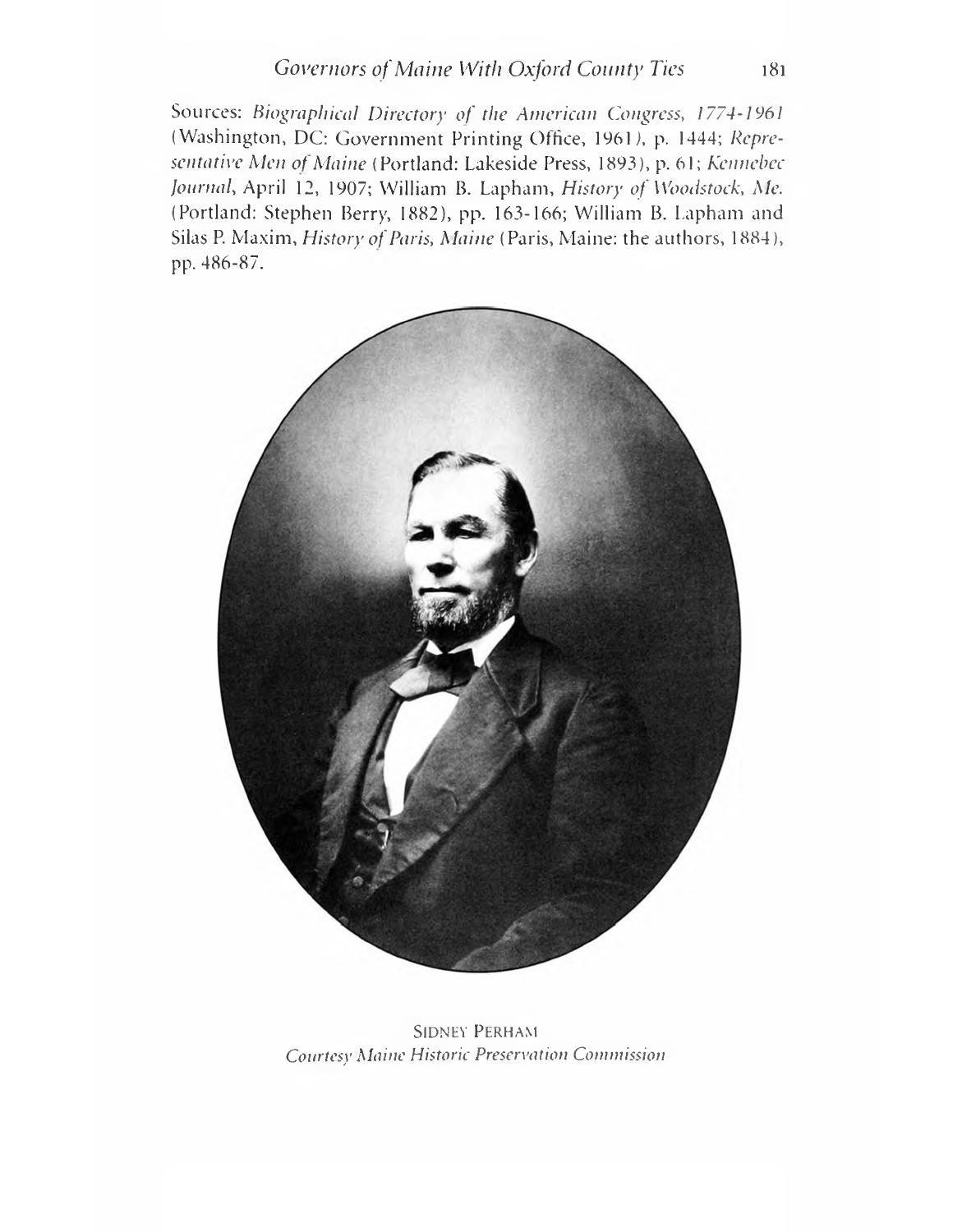### Sebastian Streeter Marble December 15,1887 to January 2,1889

Sebastian Streeter Marble was born in Dixfield, March 1, 1817, the son of Ephraim and Hanna (Packard) Marble. His grandfather, John Marble, who was born in 1751, served in the American Revolution at Bunker Hill and became, in 1794, one of the founders of Dixfield. Educated in the common schools of Dixfield and by private tutors, he then attended Waterville Academy. He began his legal studies in the office of Isaac Randall of Dixfield and subsequently continued with John E. Stacy of Wilton. Following admission to the Maine bar in 1843, he spent a year and a half teaching school in the American West and South before returning to Maine in 1845, where he began the practice of law with John Stacy in Wilton. The next year he returned to Dixfield, and five years after that settled in Waldoboro, where he remained for the rest of his life. In 1861, he was appointed deputy collector of customs for the Waldoboro District, and two years later, he became the collector, where he remained for three and a half years. In 1867, he was appointed register of bankruptcy for the Third Congressional District. On February 3, 1870, he was appointed United States Marshall of Maine, serving for eight years. In April 1878 he resumed his law practice, simultaneously serving on the school committee and as chairman of the Board of Selectmen in Waldoboro.

Marble had become a Republican and attended the National Convention in Baltimore in 1864. He also attended the Chicago National Convention in 1888. In 1882, he was elected to the State Senate and served three terms. He was president of the Senate when Governor Joseph Bodwell died on December 15,1887. As Senate president, he succeeded Bodwell and served out the remainder of his term, retiring from public life in 1889. On October 17, 1846, Marble married Mary E. Ellis of Jay. He died on May 10,1902 in Waldoboro, where he is buried.

Sources: *Kennebec Journal*, May 12, 1902; Leslie's History of the Republi*can Party* (New York: Judge Publishing, n.d.), 2, pp. 209-210; *Representa*tive Men of Maine (Portland, Me.: Lakeside Press, 1893), p. 53.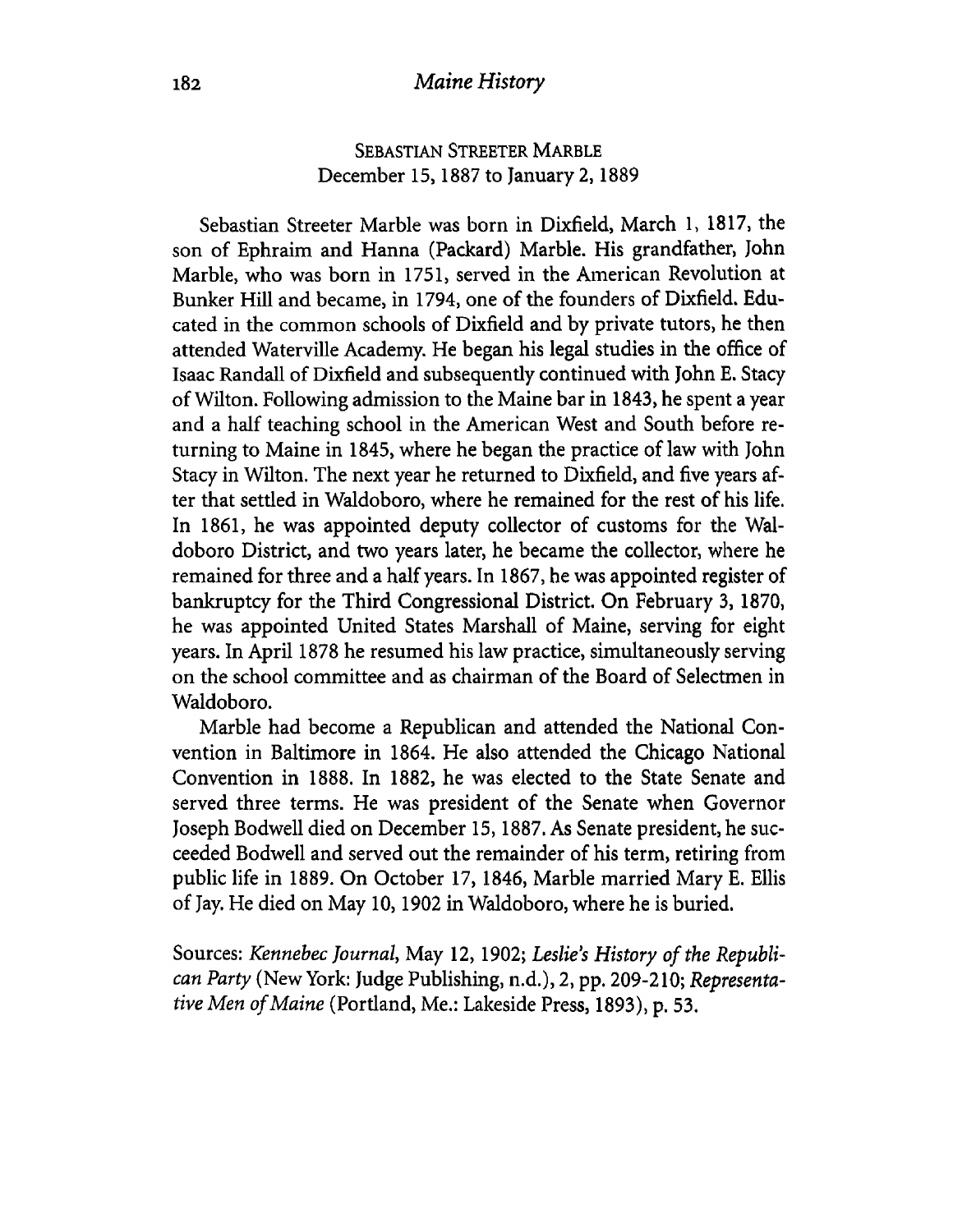![](_page_13_Picture_1.jpeg)

SEBASTIAN STREETER MARBLE **Courtesy Maine Historic Preservation Commission**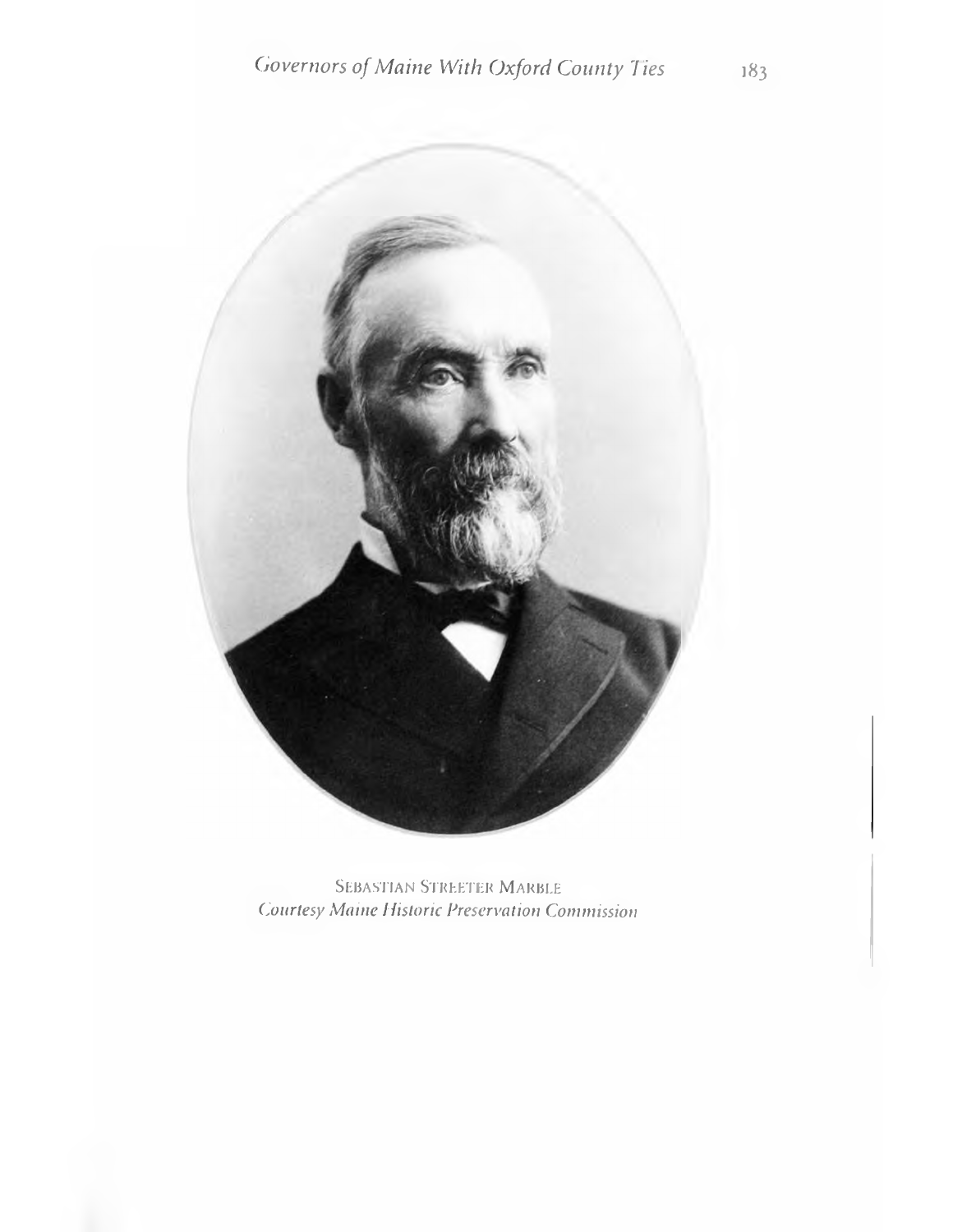## **Edmund Sixtus Muskie** January 6,1955 to January 3,1959

Edmund Sixtus Muskie was born in Rumford, Maine, on March 28, 1914, the son of Stephen Marciszewski (his surname became Muskie at Ellis Island), a tailor and Josephine Czarnecki. A bright and ambitious child, he grew up in an economically disadvantaged family, graduating from Stephens High School in 1932 as valedictorian of his class and as president of the Student Council. During this time, he became known as a skilled debater.

Muskie entered Bates College in 1932 and graduated four years later in 1936 with a B.A. degree. He was president of his class and received a Phi Beta Kappa key. For his legal education at Cornell Law School, he was supported by the Maine philanthropist William Bingham II of Bethel. He received his L.L.B. degree in 1939, and following admission to the Maine bar in 1940, he settled in Waterville to begin his practice. In 1948, he married Jane Gray of Waterville, and they became the parents of five children.

During World War II, Muskie served as a lieutenant in the US Navy, returning to Waterville in 1945 to resume his law practice. He became interested in Democratic politics, successfully seeking election to the Maine House of Representatives in 1946; he was reelected in 1948 and 1950. He ran unsuccessfully for Mayor of Waterville in 1947, and in 1951 he left his legislative seat to become state director of price stabilization, a post he resigned in 1952. In 1954, with little chance of winning and meager financial support, he challenged incumbent Governor Burton Cross and defeated him by more than 22,000 votes, becoming the second Roman Catholic Governor of Maine after Edward Kavanaugh's term in 1843-1844.

A popular governor, Muskie was re-elected in 1956. In 1958, he took on Senator Frederick G. Payne and won by a margin of 61,000 votes, becoming Maine's first popularly elected Democratic US Senator. He was re-elected to the US Senate in 1964,1970, and 1976. In 1980, he resigned his Senate seat to become secretary of State briefly in the administration of President Jimmy Carter. In 1968, he ran for vice president on the Democratic ticket with Hubert Humphrey, which lost narrowly to Richard Nixon. After a brief but unsuccessful race for president in 1972, he returned to his work in the US Senate, where he served as chairman of the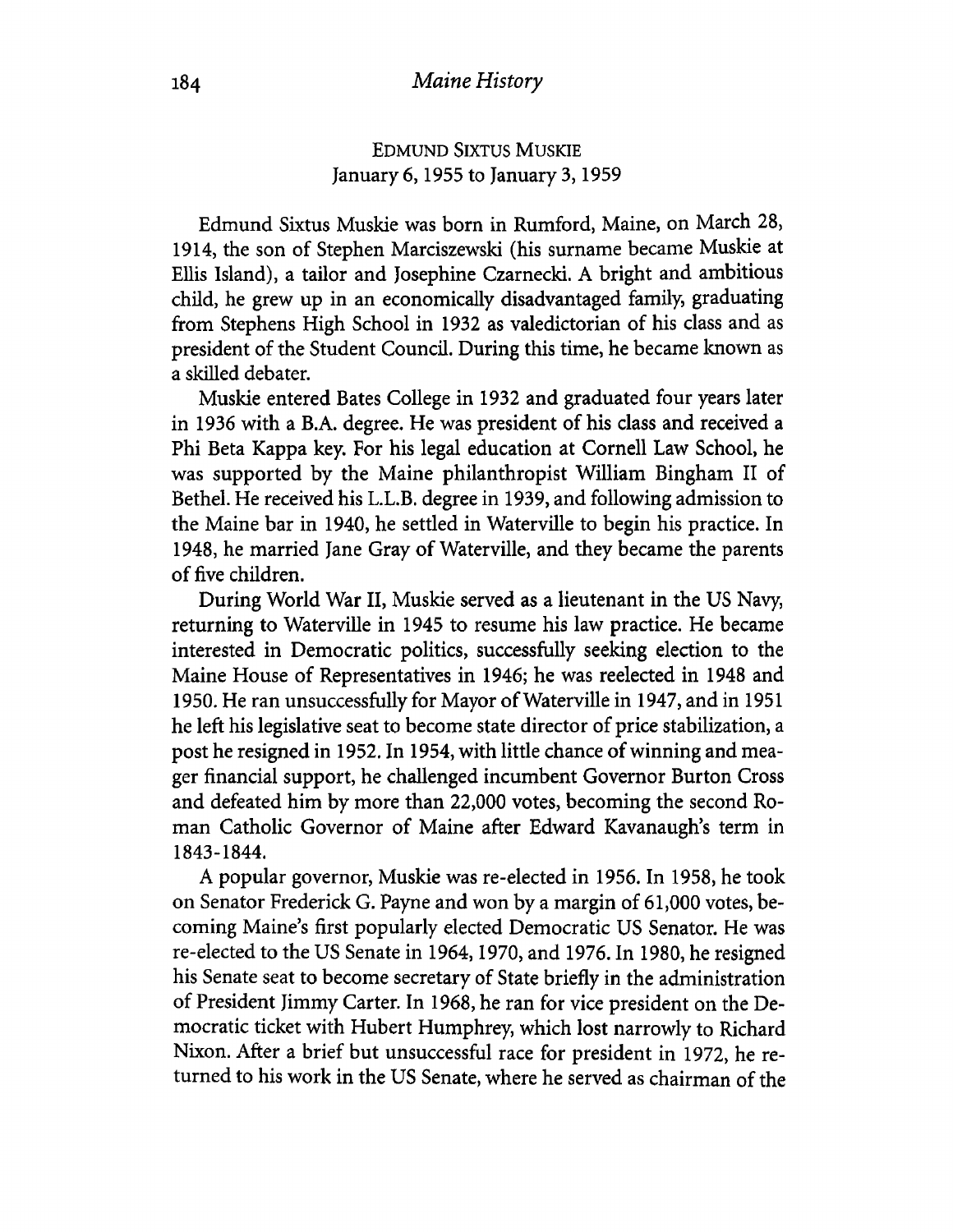![](_page_15_Picture_1.jpeg)

**EDMUND SIXTUS MUSKIE** Courtesy Maine Historic Preservation Commission